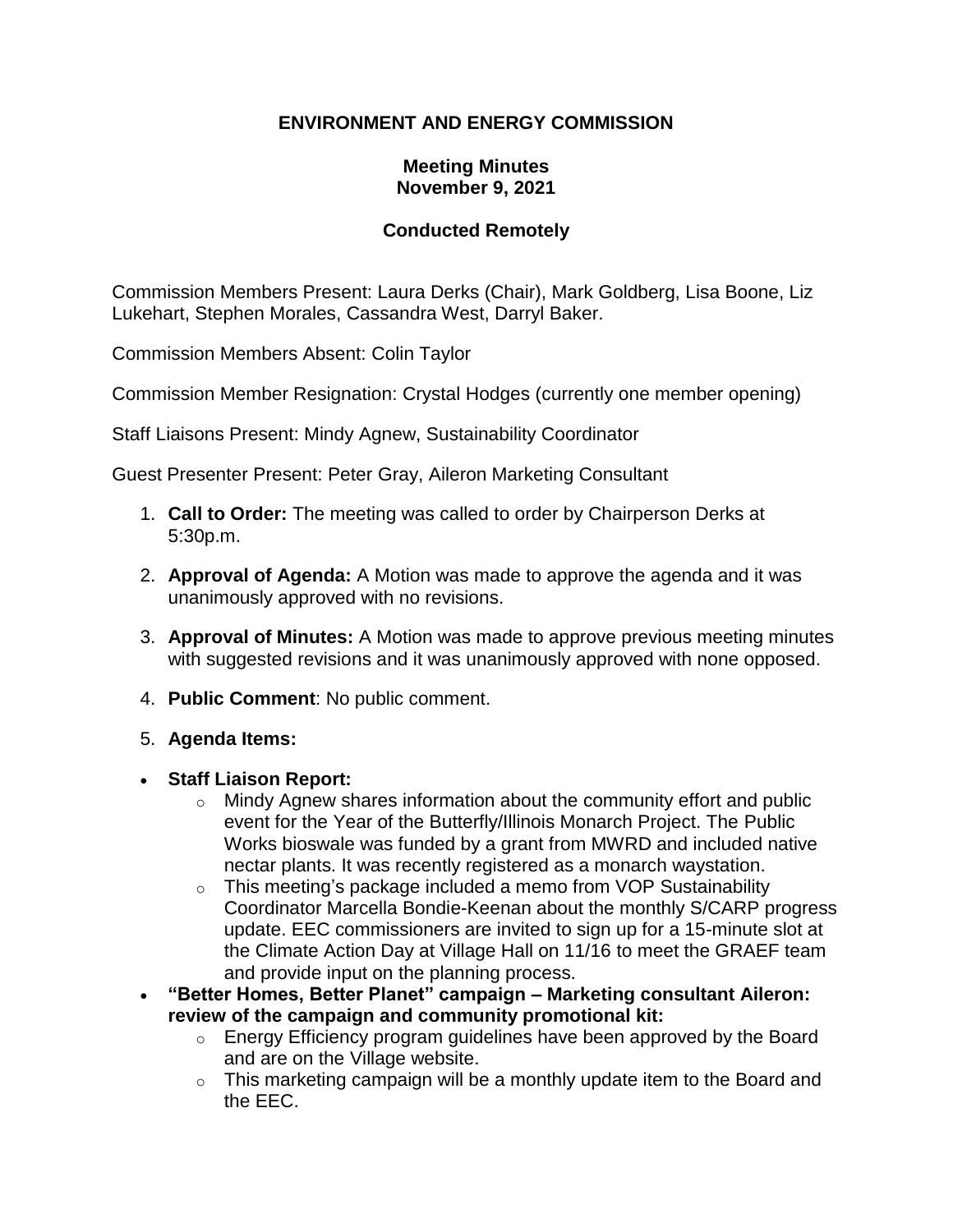- $\circ$  Aileron Marketing Consultant Peter Gray begins to share a quick overview and current status of the campaign:
	- Aileron was brought on this summer to help the Village raise awareness and drive more participation in energy efficiency and home energy programs (i.e. community solar and rooftop solar).
	- The "Better Homes, Better Planet" campaign was developed to provide clarity and make it easier for residents to engage in energy efficiency programs.
	- Peter Gray opens the sustainoakpark.com website and walks through how residents navigate to find the programs that are available for them and sign up to get started. Mindy Agnew and the sustainability team receive the forms and follow up with residents.
	- Peter Gray shows the supporting materials (i.e. template tools, posters, fact sheets, presentations). Utility language has been simplified to make it easier for residents to engage and take action on climate change and lower their utility bills.
	- Timeline The site was approved and launched on October 15, 2021. To date there have been 610 visitors, 60-70 program requests, and 4 applications from residents. Further outreach steps include mention of the campaign in the Oak Park FYI, a postcard mailer to Village residents, and more hands-on outreach in collaboration with the S/CARP consultant (GRAEF).
	- **•** This will be a tool that the sustainability department can grow and continue to use as they expand programs and outreach efforts.
	- Lisa Boone mentions that she will share on the Zero-Waste Oak Park website.
	- Darryl Baker, Chairperson Derks, and Stephen Morales provide some feedback on the website.
	- Lisa Boone shares that her home energy assessment through the utility company was unsatisfactory and suggests a place for resident feedback on the entire process. Mindy Agnew agrees and responds that there is a feedback form on the website and that the Village will convey the feedback to the utility companies.
	- Liz Lukehart asks if any of the inquiries so far are income eligible? Mindy responds yes, 3 out of the 4 current applications are income eligible.
	- Discussion ensues about utilizing Oak Park Facebook groups to reach residents, Mindy Agnew offers to provide the outreach kit and any additional information for sending to these groups.
- **2021 Accomplishments & 2022 EEC workplan – Finalize the 2022 workplan for Board approval:**
	- o Stephen Morales shares the 2022 Work Plan draft for discussion.
	- $\circ$  Lisa Boone suggests the addition of Styrofoam to the "Community" Outreach on Single-use Plastics Reduction" project. Mindy Agnew agrees and Stephen Morales adds it to the Work Plan draft.